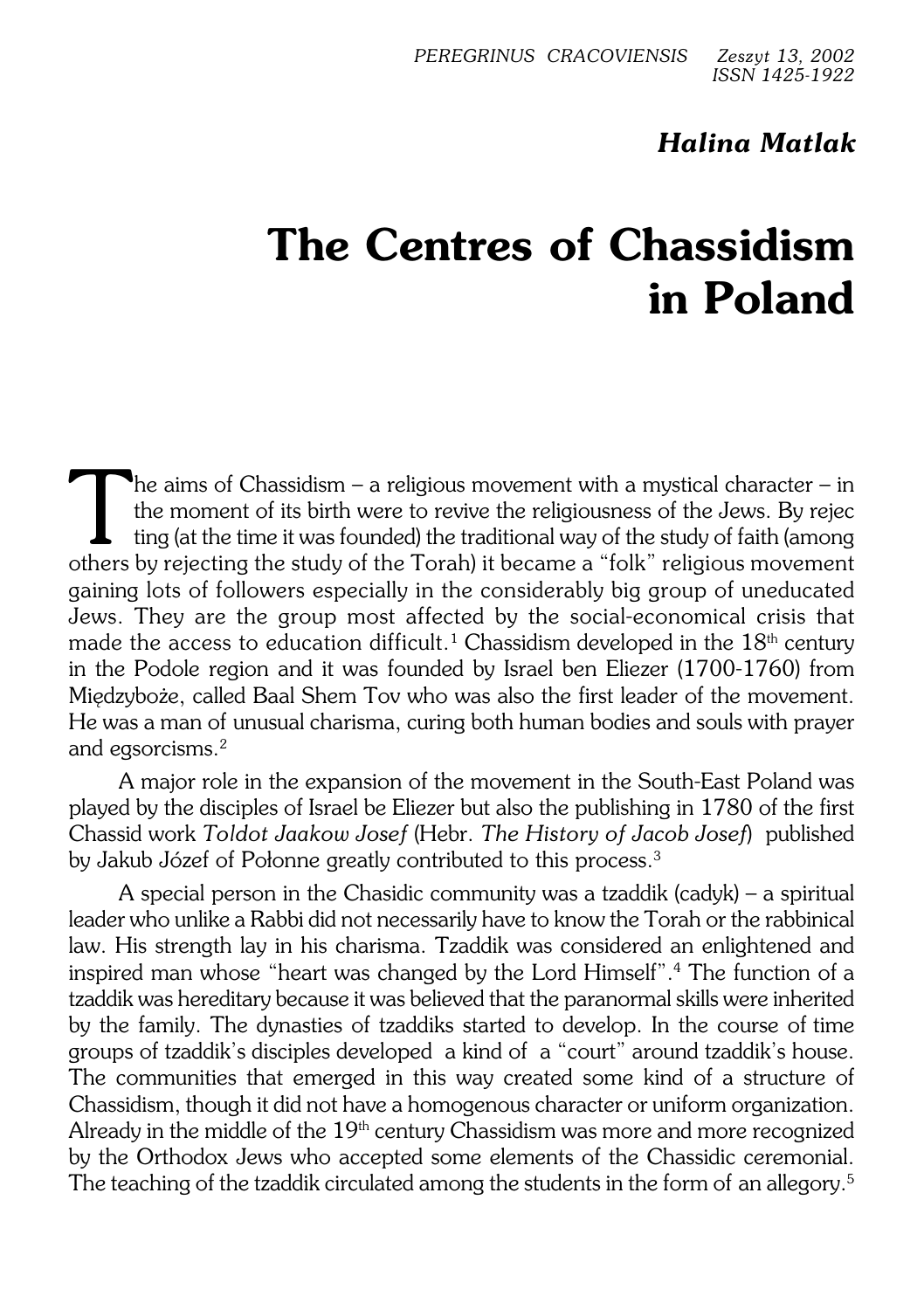# **The Chassidic Centres**

The range of the Chassidic movement encompassed Galicia, The Kingdom of Poland, Podole and Wołyń. Apart from the area of Poland it occured also in the area of the present−day Ukraine, Hungary and Romania.

#### **Bobowa**

Bobowa became famous in the Chassidic circles in the second half of the 19<sup>th</sup> century, thanks to the figures of famous tzaddiks: Salomon ben Natan (1847− 1906) also called Szlomo Halberstam and his son Ben Cion Halberstam (1873− 1941).

The settlement of Jewish people in a private city like Bobola needed a special permit from the country gentleman. Michał Jaworowski granted such permit to the Jews in 1723, and his successor Stanisław Łatowski – the owner of the city and the chamberlain of Cracow – granted special privileges to them allowing the Jews to trade, brew beer and keep inns. In the middle of the  $18<sup>th</sup>$  century the Jewish community obtained a permission to built a synagogue, for which in turn they were obliged to pay a tax to the dean of the church in Bobowa.

In the second half of the 19<sup>th</sup> century a grandson of the famous tzaddik Chaim Halberstam from Nowy Sącz – Salomon ben Natan moved to the city. He became the founder of the so− called Bobowa line of descent of the Nowy Sącz dynasty. Salomon ben Natan for some time was a rabbi in Auschwitz (Oświęcim) but he came back to Bobowa where he founded a famous yeshiva, which greatly attracted Chassidic young people. At the beginning of the  $20<sup>th</sup>$  century Salomon's son rabbi Ben Cion Halberstam took over the care over the already well organised and developed Chassidic centre. The wedding of his daughter Hana with a talmudist Moses Stempel in 1931 became a historic event on which several thousand people were gathered. Crowds of Chassids from the whole region came.<sup>6</sup>

What remains today from the material culture is the synagogue and the cemetery.

The synagogue built in 1756 is situated near the South-West corner of the main square. Primarily it was a baroque building but after the great fire in 1889 that consumed all the wooden buildings of the city it was rebuilt in the way it looks today. The main room is built in brick but the Western part is finished with a wooden construction with arcades. Inside the synagogue there are a few surviving objects: richly ornamented with plaster expressions Aron ha−Kodesh, elements of the decoration and the remaints of bima and the altar steps. After the war the building was used as a workshop of the technical school. In June 1994 the synagogue returned into the hands of the Jewish community and is now under protection of the Nissenbaum Family Foundation. The previous character of the building is being restored at the moment.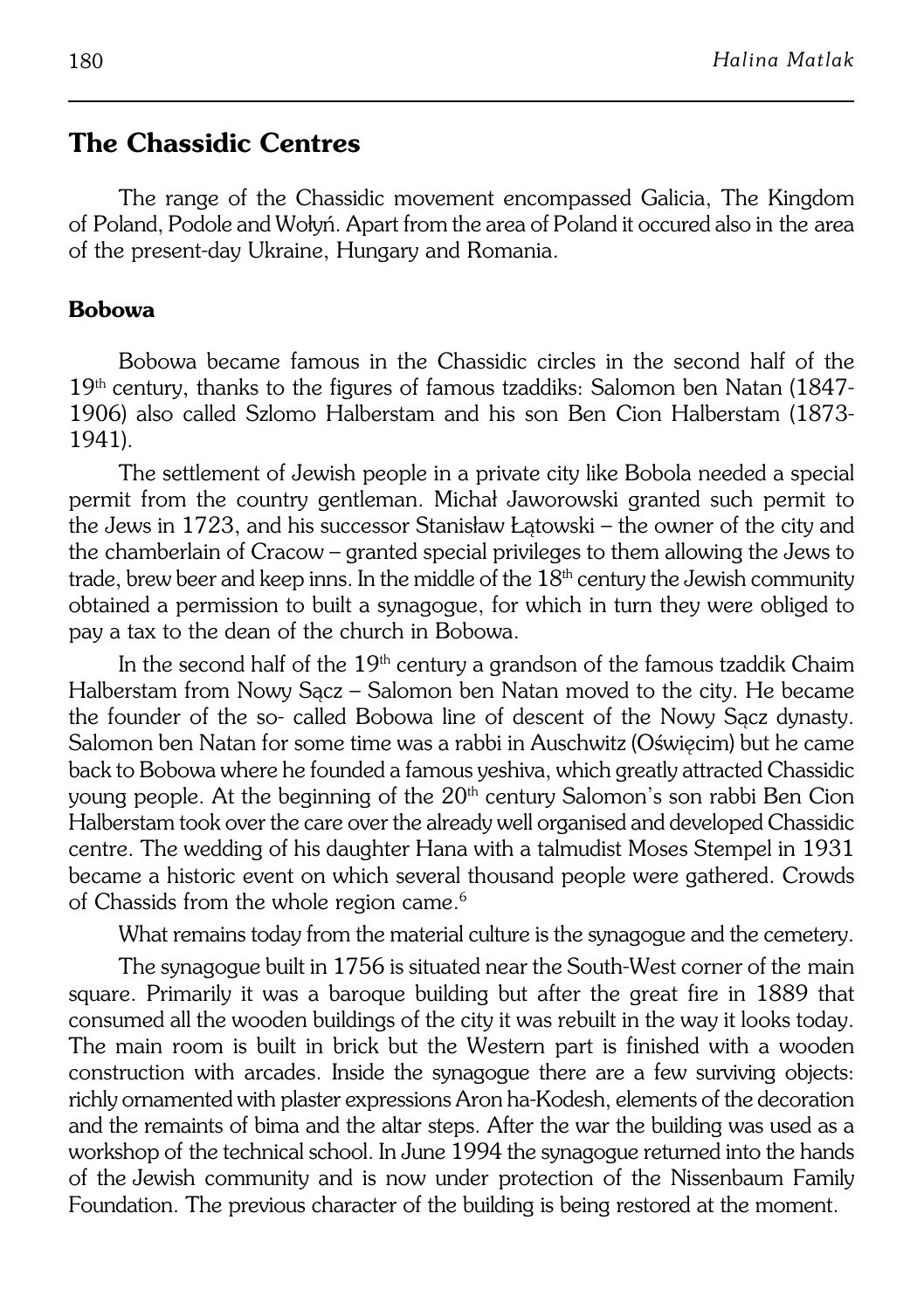

Fig. 1. Major centres of Chassidism in Poland in XVIII century *Source:* Lifschitz D., 1998, *Z mądrości chasydów.*

The cemetery was founded in the  $18<sup>th</sup>$  century on a hill some 2 km away from the city. On the area of 1,06 ha ca 100 mazzevahs remained together with a hole after a ritual well. The *ohel* of tzaddik Ben Cion Halberstam is subject to special cult. Hundreds of Chassids visit the Bobowa cemetery, mainly from the United States, where son of Ben Cion – Salomon emigrated during the World War II. He founded in New York (Boro Park, Brooklyn) a centre of Chassidic studies. Also a well known Halberstam yeshiva was founded there. In 1959 he founded a Bobowa Chassids centre in Israel, near Tel-Aviv (near Bat Jam). The Bobowa synagogues can alsobe found in London, Antwerp, Toronto and Montreal.<sup>7</sup> The Halberstam family of Bobowa had a major influence on the flourishing of the Chassidism in this region as well as onthe later disloscation of the movement.

### **Leżajsk**

From the  $18<sup>th</sup>$  century Leżajsk was one of the most famous and important centres of Chassidism in Poland and it is due to the figure of tzaddik Elimelech also called Rabbi Lizensker (1717−1787).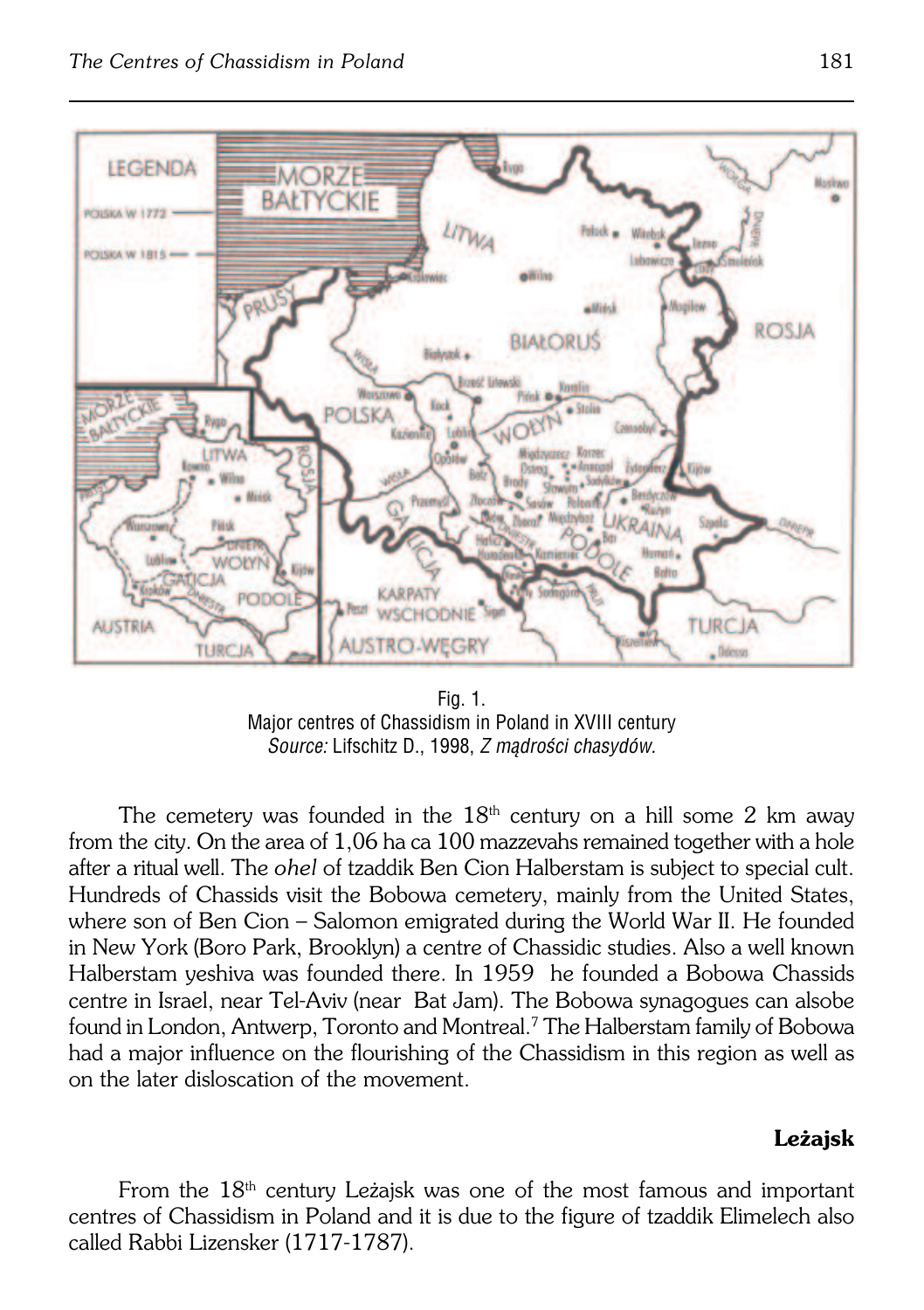The Jews came to Leżajsk in 1521. There is a tax record from 1538 concerning seven Jewish families. In 1635 King Władysław IV granted them a privilege of beer brewing and of beer and mead retail. In the middle of the  $17<sup>th</sup>$  century there was already a wooden synagogue and a cemetery in Leżajsk, which proves an intense development of the local community. The position of the community was strengthened by further privileges like e.g. a privilege allowing the Jewish people to be occupied in trade and craft.

In 1772 one of the most famous leaders and propagators of Chassidism inGalicia – tzaddik Elimelech – moved to Leżajsk. He was a disciple of Dow Ber of Międzyrzecze, called the Great Magid, who was a central figure in the development of the movement after the death of Baal Shem Tov – the founder of Chassidism. Elimelech started his own dynasty in Leżajsk and surrounded himself with his own disciples – later the most influential tzaddiks of their time – Jacob Isaac Horowitz called the Seer of Lublin, Israel of Kozienice called The Kozienice Magid, Menachem Mendel from Rymanów and Abraham Jehoshua Heszel of Opatów. In 1787 he published a work *The Suavity of Elimelech* (Noam Elimelech). In the consciousness of his followers he was famous for his miracles and for healing the souls. He is one of the characters in the Jewish folklore, and his words are quoted in *Tales of the Hasidim*.<sup>8</sup>

In the tradition of the people of Leżajsk Elimelech stands as a rabbi – worker of the miracles, equally good and helpful for both Jews and Christians.<sup>9</sup> He was considered one of the 36 people who in every generation, thanks to their virtues and piety, sustain the existence of the world. Such a man never dies, because he is a bridge between Man and God.<sup>10</sup>

After his death he was buried on a local cemetery.

Before the war his *ohel* was a small wooden building, only a little bit bigger than the surrounding mazzevahs. The roof was tiled with both wooden and ceramic tiles.<sup>11</sup> During the World War II the Leżajsk cemetery was devastated. After the war the original mazzevah from Elimelech's grave was fortunately found and put in its original place. The Nissenbaum Family Foundation initiated the building of a new brick *ohel* that consists of three parts: the main room with the tombstones of Elimelech, his son Eleazar and his grandson Naftali; the room for women; and the room for burning candles.

The pilgrimages to Elimelech's grave have already quite a long tradition. They used to take place every year from the moment of his death i.e. from the  $21<sup>st</sup>$  day of the month of Adar  $1787$ . <sup>12</sup> The visits intensified in the period between the wars. During the World War II and later during the communism official pilgrimages were not organized. There has recently been a revival of ancient traditions observed. The Leżajsk cemetery is visited by the Jews from all over the world. It is an unusual view – the Chassids dressed in black, with hats on their heads, with beards and side curls bring back the memories of the pre−war towns, as if time stood still for them.

On the anniversary of Elimelech's death several thousand Chassids come to say a prayer at the tzaddik's grave.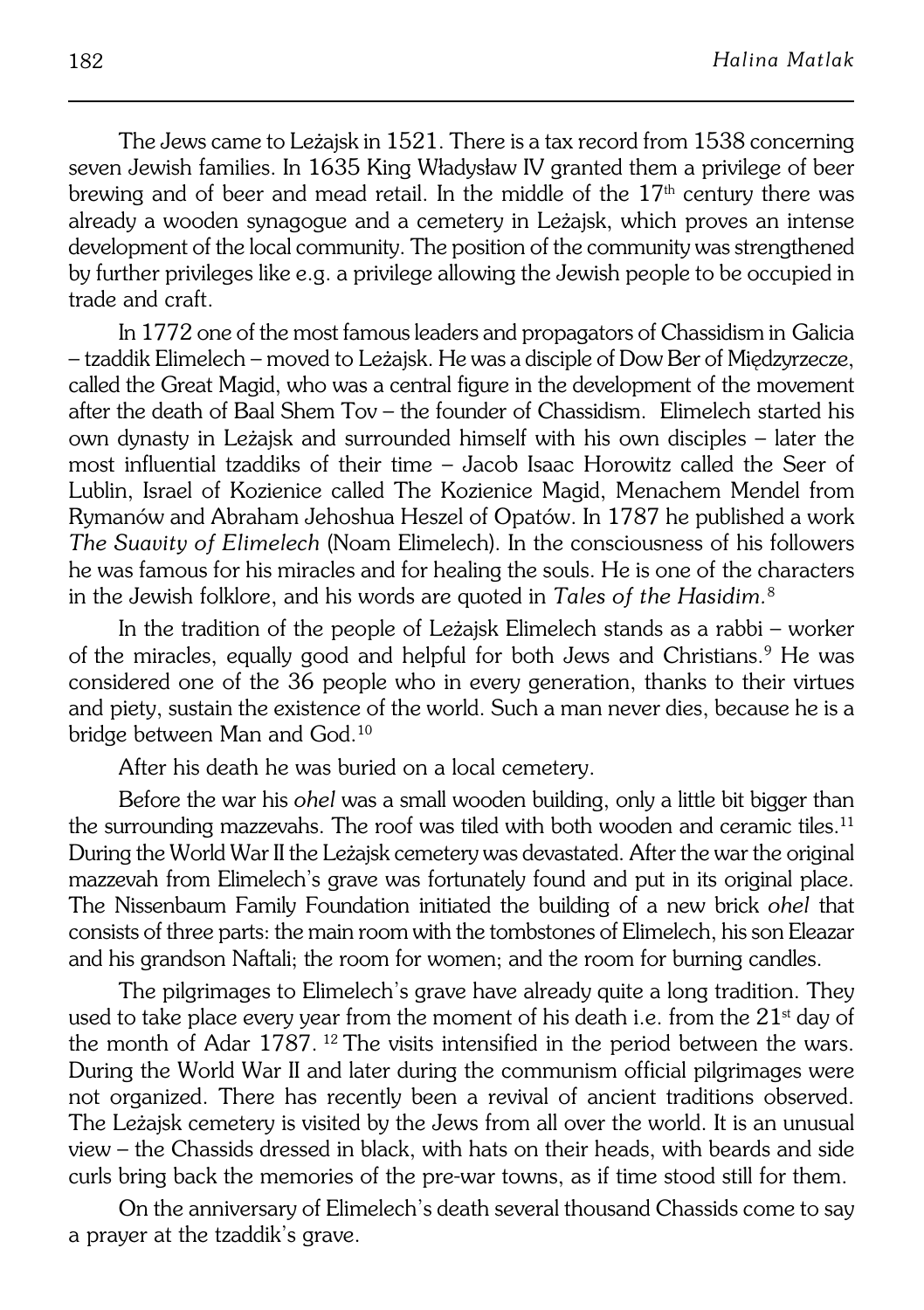

Fig. 2. Major centres of Chassidism in Poland until the II World War

Pilgrims arrive at the airports of Rzeszów, Cracow, Warsaw and Katowice and then continue their journey to Leżajsk with coaches. Sometimes on their way they visit other cemeteries where tzaddiks are buried. The stay of the Chassids in Leżajsk is approximately a few hours – it is quite short considering the distance they travelled (pilgrims come mainly from the United States and Israel). During their stay they go to a ritual bath (mykva), prayer room and a kosher cantine.13 All those facilities are situated in one building on Studzienna Street no 2, called Bejt Szimon (The House of Simon) built thanks to the Nissenbaum Family Foundation. Pilgrims give offerings for various collections at that time. Social life of the pilgrimage takes place in the cantine where everybody meets for meals. The traditional Chassid dance – *hora*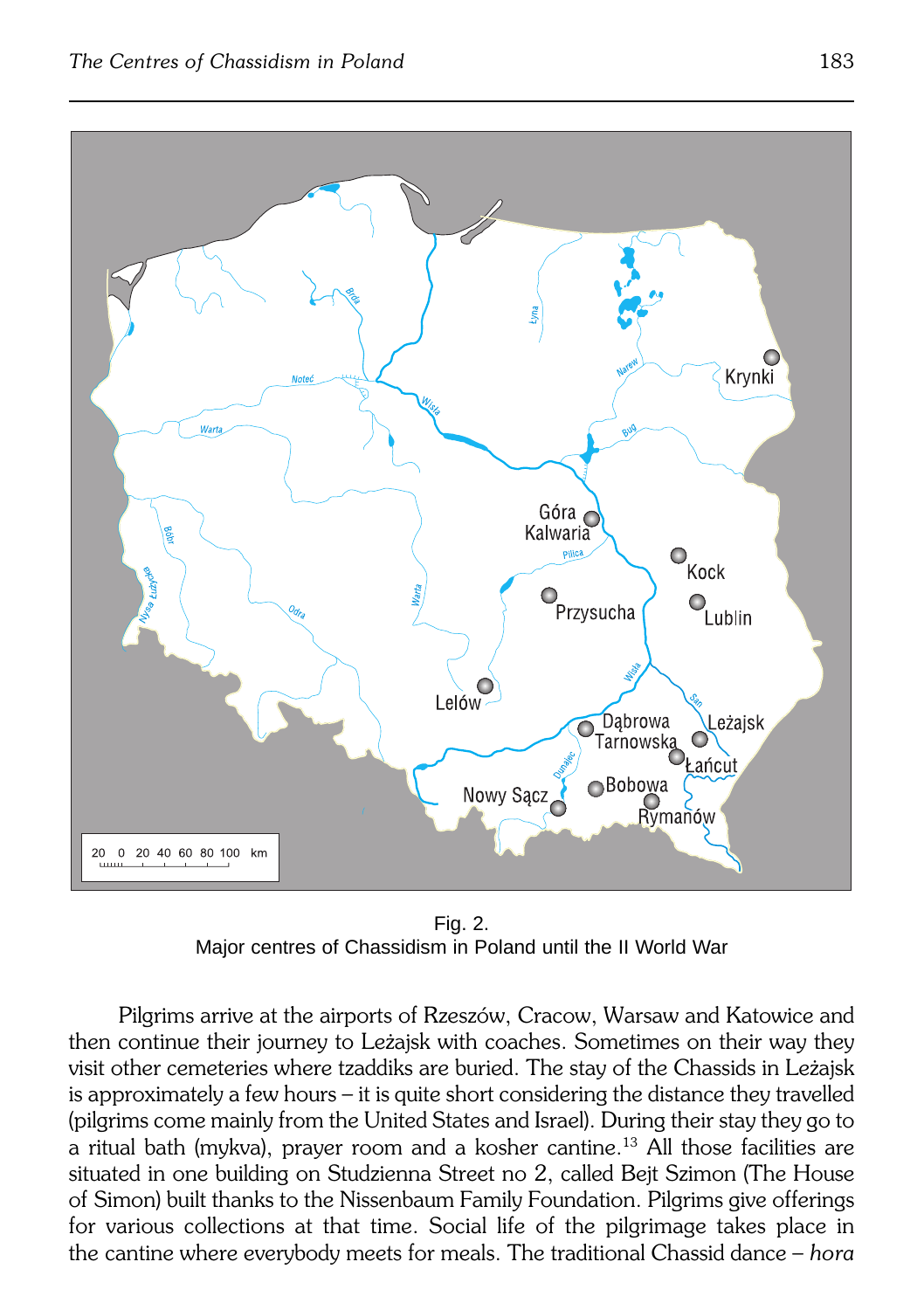ends the celebrations. This dance "in Leżajsk became a symbol of survival and victory of all those who were faithful to tradition".<sup>14</sup>

Every year increased interest in the Leżajsk cemetery can be observed, especially on the day of the anniversary of the tzaddik's death. In the first half of the1990s several dozen up to several hundred people participated in the feast. Later about 1,5 to 3 thousand people. In 2002 the annual pilgrimage took place between March 3 and 4. The cemetery was visited by a biggest number of pilgrims – about 10 000, especially from the USA and Israel but also from Hungary, Bielorus and Lithuania. Such big events do not change the general picture of the city because life of the pilgrimage is concentrated mainly around the cemetery. Among the pilgrims two age groups dominate – elderly people who speak Polish and young Chassids from the USA and Israel.

Pilgrims believe that by leaving on the tzaddik's grave a piece of paper with a written down intentions and implorations (*kwiteleh*) their request will be granted. There is a belief among the pilgrims that already has a tradition of two hundred years that the tzaddik listens to those who do not ask too much.<sup>15</sup>

Sometimes even the Catholics who heard about the miracles of Elimelech come here and ask for intercession as the tzaddik reminds them of St. Francis of Assissi.<sup>16</sup>

### **Lublin**

From the 16<sup>th</sup> century Lublin was one of the most important centres of Judaism in Polnd. It was reknowned for the high level of the Talmudic school founded byrabbi Salomon Szachna. In the years 1580−1680 the proceedings of the Jewish Parliament of the Four Lands took place here. Lublin was also one of the most important centre of Chassidism connected to the tzaddik Jacob Isaac Horowitz (d. 1815).

The Jews have lived in Lublin already by the  $15<sup>th</sup>$  century but the localization of the Jewish district had not been known until the  $16<sup>th</sup>$  century. It is situated North and North−East from the castle and it is due to a privilege 'de non tolerandis Judaeis' that the city had at that time. In the  $16<sup>th</sup>$  century Lublin situated along the important trade routes became an important international trade exchange centre. The fairs attracted merchants from Italy, France, Germany, Turkey, Hungary and Ruś (Russia) as well as from the other parts of the world, thus contributing to the development ofthe Jewish community, as many Jews were occupied with trade. In the second half of the 16<sup>th</sup> century the Jewish community had its own temples, cemeteries andwelfare institutions. At that time a Talmudic school of European estime was founded by rabbi Salomon Szachna. It had the range of an academy and its rectors were Salomon Lurie (Maharszal), Mordechaj Jaffe and others.

Salomon Szachna was an extraordinary individuality of his time. In the then Poland he was considered the greatest master of Talmud. The king himself appreciated his knowledge and wisdom granting him the right to live in all the cities of the kingdom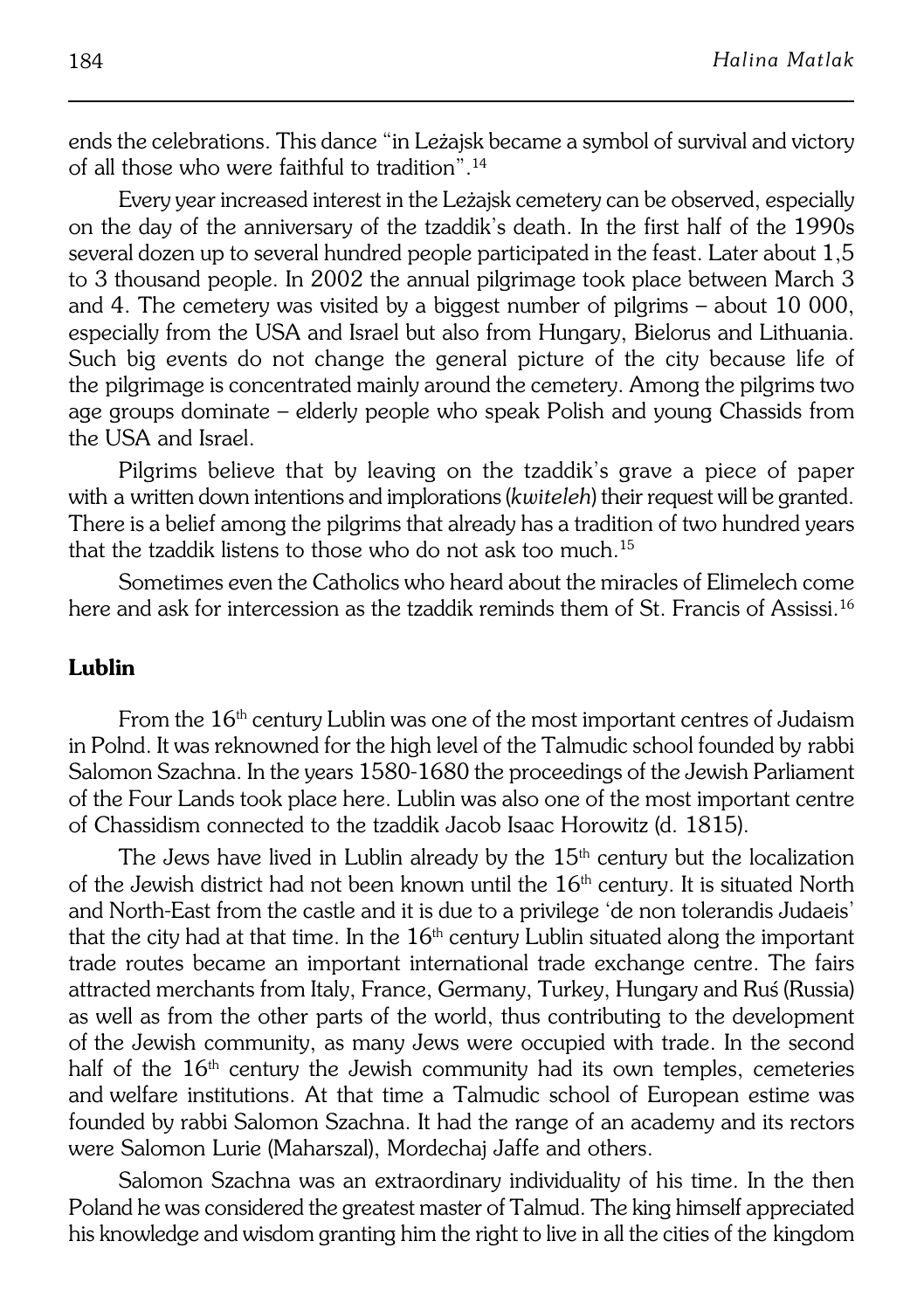and to pay less tax to the king. Together with his famous student Moses Isserles he founded the Talmudic school.

In 1580 the parliament of all the Jews of the Commonwealth Kingdom of Poland was created. The resolutions of the parliament regulated all aspect of the Jewish life. The parliament took care also of the economic and legal matters. The debates took place every year on the Candlemas Day (The Purification of Our Lady – Our Lady of the Candle) and that is why the parliament was called "Waad Gromnic" or "Waad Arba Aracot" – the Parlaiment of the Four Lands (Wielkopolska, Małopolska, Ruś and Lithuania). After the devastation of Lublin by the Kozzack and Swedish troops the debates until the dissolution of parliament in1764 took place in Jarosław, Pilica, Konstantynów and other cities. The Parlaiment of the Four Lands in Lublin for European Jews was a symbol of authority and power of the Polish Jewish community. The disputes from beyound the borders of Poland were solved here.

The first synagogue was built in Lublin in 1567; in the last years of the 1930s there were about 100 temples (prayer houses) in the city – the most in the Podzamcze district. The biggest and the most famous were the synagogues of Maharszal and Maharam, occupying the ground and the first floor of one building and having room together for ca 3 thousand people. During the war (World War II) they were completely ruined and in the 1950s the remaints were demolished.

One of the oldest Jewish cemeteries in Poland is situated in Lublin. It was founded in 1541. The tombstone of the famous talmudist Jakow ha Lewi Kopelman survived, he was the first Jew buried in this cemetery. There are many other people famous and highly esteemed in the Jewish community buried in the cemetery.

The grave of Jacob Isaac Horowitz Croze (d. 1815) can be found here as well. He was a co−founder of Chassidism, considered a miracle worker and was called the Seer of Lublin. He was a disciple of Dow Ber of Międzyrzecze called the Great Magid and of Elimelech of Leżajsk. Thanks to his great authority he created one of the best working Chassidic centres in Poland.

Also a famous talmudist Salomon Szachna is buried at the Lublin cemetery. There is also a partly damaged mazzevah of the famous Lublin rabbi and rector of the yeshiva – Salomon Lurie called Maharszal. The rector's title was given to Lurie by the king Sisigmund August. The old cemetery in Lublin is a sacred and higly cherished and respected place and it is a precious historical monument. Already it the pre-war period it was visited by crowds of Jews. In recent times a return to tradition can be observed and the Jews from all over the world come to the Lublin cemetery.

#### **Nowy Sącz**

Since the first half of the  $19<sup>th</sup>$  sentury Nowy Sacz has been the centre ofChassidism linked with the founder of the Nowy Sącz dynasty – tzaddik Chaim ben Arie Lejb Halberstam (1793−1876).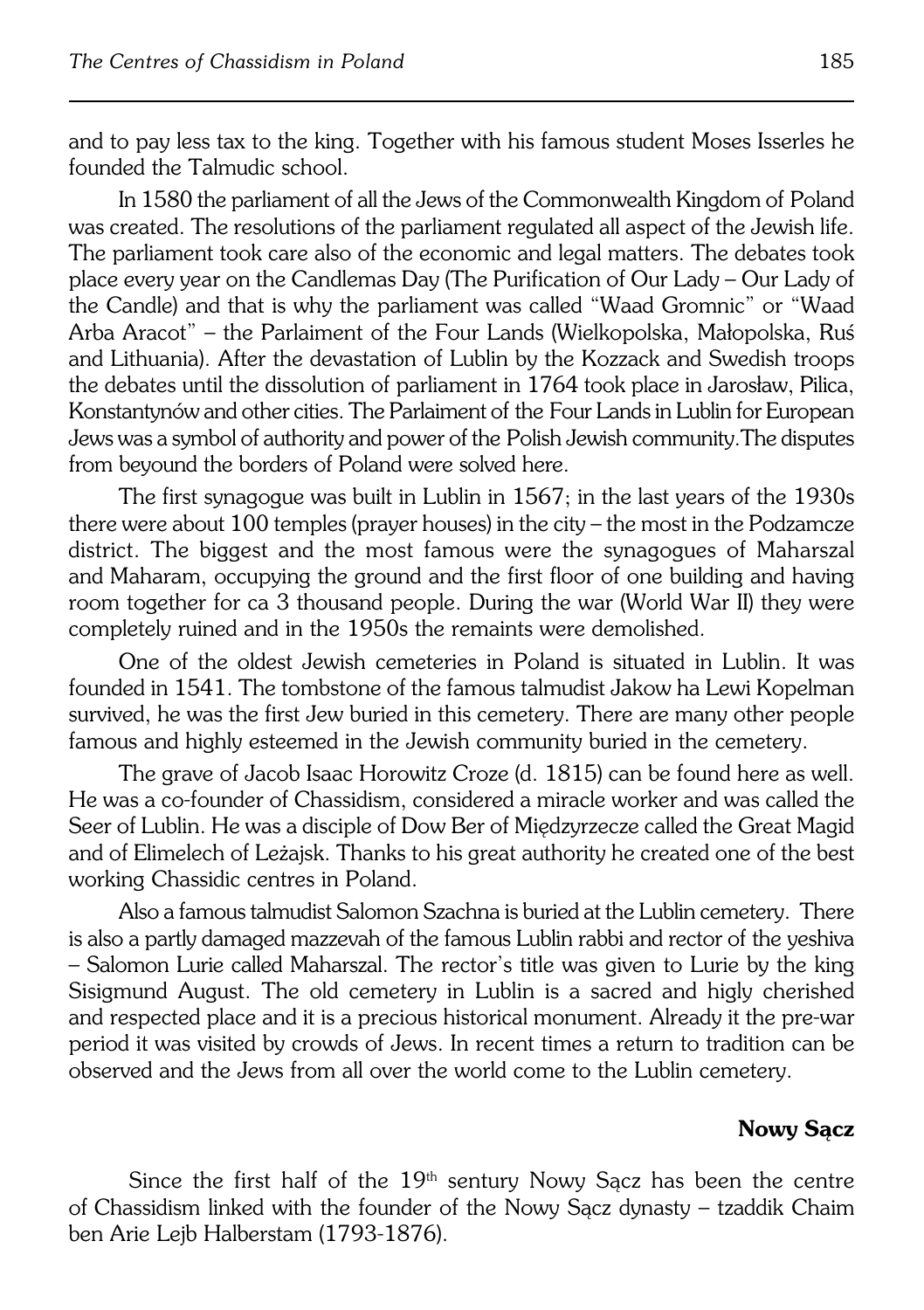The Jews came to Nowy Sacz already at the beginning of the  $16<sup>th</sup>$  century but the privilege 'de non tolerandis Judaeis' that the city had did not allow mass settlement. Only in 1673 the king Michał Korybut Wiśniowiecki cancelled the limitations, what caused an intense settlement of the Jewish people. In the 19<sup>th</sup> century Nowy Sacz became one of the most important centres of Chassidism in Poland.

The central figure of this movement and the founder of the Nowy Sącz family was Chaim Halberstam. He was born in 1793 in Tarnogród. When he was already an adult man he took a name after his mother's family city Halberstadt. He studied with the most excellent rabbis and tzaddiks; among others with Jacob Isaac Horowitz, called the Clairvoyant of or the Seer of Lublin, with Naftali Cwi Horowitz of Ropczyce and Israel Friedman. In 1830 he became a rabbi in Nowy Sącz, gathering a great deal of followers around. He founded a Talmudic academy there (yeshiva) that was under the jurisdiction of the Jewish community. He was known for his strict habits. He led a modest life, sharing his income with people in need. His son Aron of Sącz (d. 1906) was the successor of the Nowy Sącz dynasty.

After Halberstam's death the pilgrimages to his grave became a tradition, and they were specially intense in the period between the wars. What survived until today from the material culture of the Jews in nowy Sacz is the 18<sup>th</sup> century synagogue, where now the regional Museum is situated and the temple of Natan from the turn of the  $18<sup>th</sup>$  and  $19<sup>th</sup>$  centuries which is the only still used Chassid house of prayer in Poland. In the 19<sup>th</sup> century cemetery of 3,19 ha about 200 tombstones survived. The *ohel* of tzaddik Chaim Halberstam and his son Aron can be found in this cemetery.

In the recents years a return to tradition of the Jewish pilgrimages to the famous tzaddiks' graves can be observed. A few days after the Jewish Passover (April/May) Chassids from Israel, USA, Belgium, Austria, Switzerland and other parts oftheworld come to visit Chaim Halberstam's grave to pray and leave on the sheets of paper (*kwiteleh*) their intentions, believing that through the mediadion of the tzaddik God will hear them.

The Nowy Sącz dynasty is continued in Israel, where rabbi Jekatuel (Jakutiel) Halberstam lives. He is a grandson of the tzaddik Chaim and a founder of a big Chassidic district Kyriat Sanz (The Sącz Disctrict) in the city of Netanya in Israel. After the Warld War II he founded also a court in Brooklyn, New York.

The Sacz dynasty has many lines of descent and the dynasties of Cieszanów, Gorlice, Sieniawa (near Leżajsk) and the most famous of Bobowa<sup>17</sup> have their beginnings in this dynasty. In April 1996 120<sup>th</sup> anniversary of tzaddik Chaim's death took place what attracted a great deal of pilgrims from Kyriat Sanz, who all stated that Nowy Sacz is for Chassids a place as important as Jasna Góra for the Polish Catholics. This certainly proves a great importance of Nowy Sącz in th Jewish pilgrimage movement all over the world.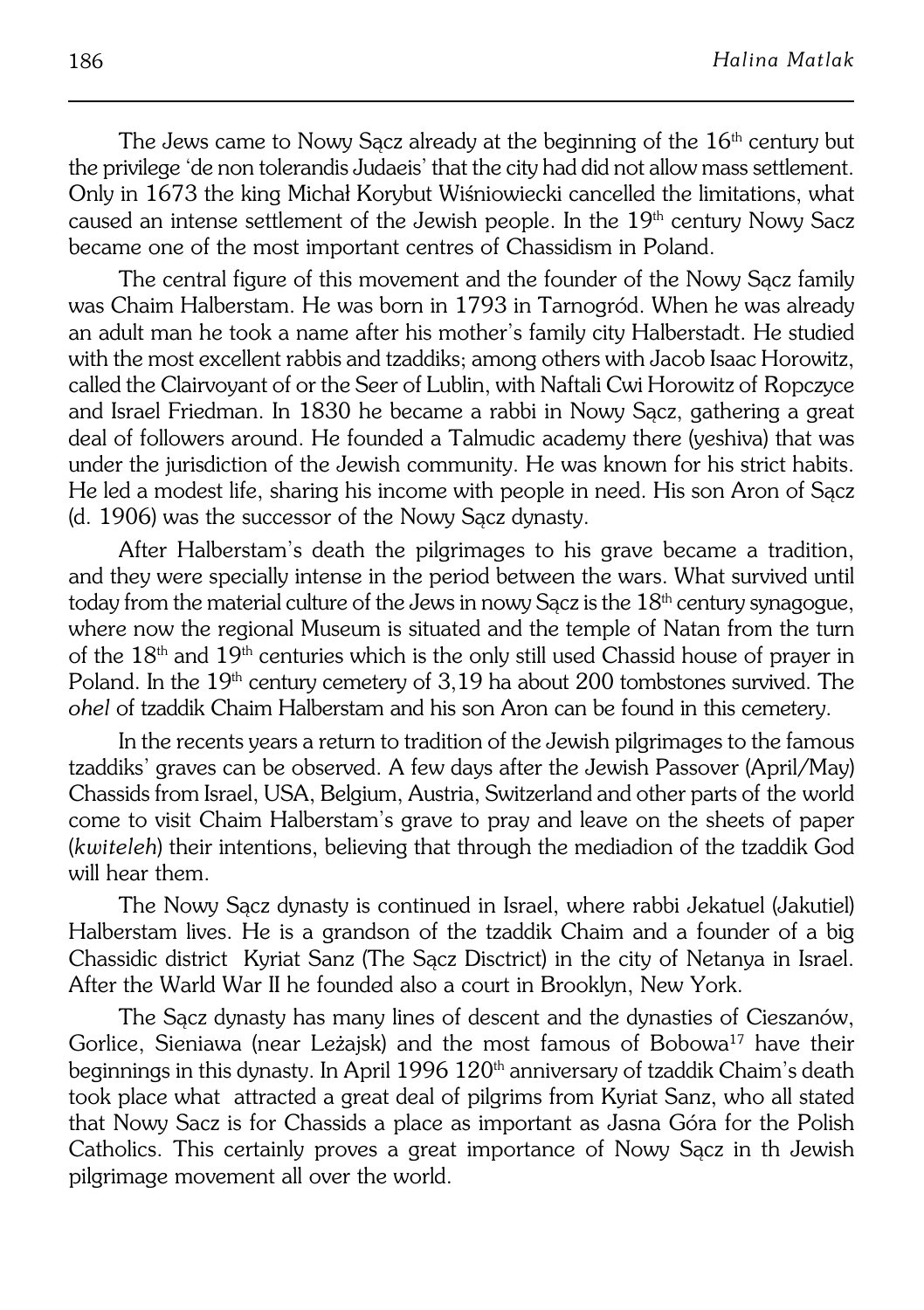#### **Rymanów**

In the 18th century Rymanów was a very important Chassidic centre. There were two famous tzaddiks active here – Menahem Mendel (d. 1815) and his disciple Cwi Hirsch (d. 1846).

The Jews settled in Rymanów in the  $15<sup>th</sup>$  century soon after the city was founded. One century later a well organised Jewish community with their own synagogue and cemetery functioned here. The Jews took considerable profits from the Hungarian wine trade which was the major occupation of the Jews in Rymanów.

Probably in the 17<sup>th</sup> century a synagogue was built in Rymanów. It was the centre of the Jewish district, now only ruins remained. Around the synagogue other buildings connected to the Jewish community were situated – the palace of the rabbi, chader, the poor-house, hospital and the ritual bath. During the last war all the buildings were destroyed. The end of the 19<sup>th</sup> century was the time of the greatest development of the Jewish community in Rymanów. The Jews came here also to visit the spa. The city became an important centre of Chassidism already in the  $18<sup>th</sup>$  century thanks to tzaddik Menachem Mendel – the disciple of Elimelech of Leżajsk and Samuel Horowit of Nikolasburg. Mendel was a charismatic leader of the Chassidic community surrounded by a considerably big court and became famous especially for his ascetic way of life, the ability to cure the diseases and the gift of forseeing the future. His fame gathered in Rymanów both the Jews from all over Poland and Europe and the non−Jewish people as well. Cwi Hirsch (1778−1847) was his disciple and successor and similarly to his predecessor he was considered a miracle worker and was known from numerous stories and legends.<sup>18</sup> Pilgrims from Hungary and Galicia came to his court in great numbers. Rymanow became a pilgrimage centre also at the time of the last Rymanów rabbi Hirsch Horowitz (d. 1939), who also was thought to have had miraculous skills.

During the last war the graves of the tzaddiks Menachem Mendel and Cwi Hirsch were ruined. There are about 200 tombstones in the cemetery that survived until today and two post−war *ohels*: one (built in 1982) is a symbolic grave of theJews murdered during the World War II; and the second (built in the 1970s) protects thestone graves of the tzaddiks. The *ohel*s have become the aim of the Jewish pilgrimages of the Chassids from Europe, Israel and the United States. The pilgrims pray and leave the *kwiteleh* – little pieces of paper with their intentions and implorations to God written down in Hebrew – on the tzaddiks' graves. They believe that through the mediation of the tzaddik God will hear them.

#### **Kock**

The Jews came to Kock at the beginning of the  $17<sup>th</sup>$  century. The city became famous because of the battle with the Austrians in 1809 when the leader of the Jewish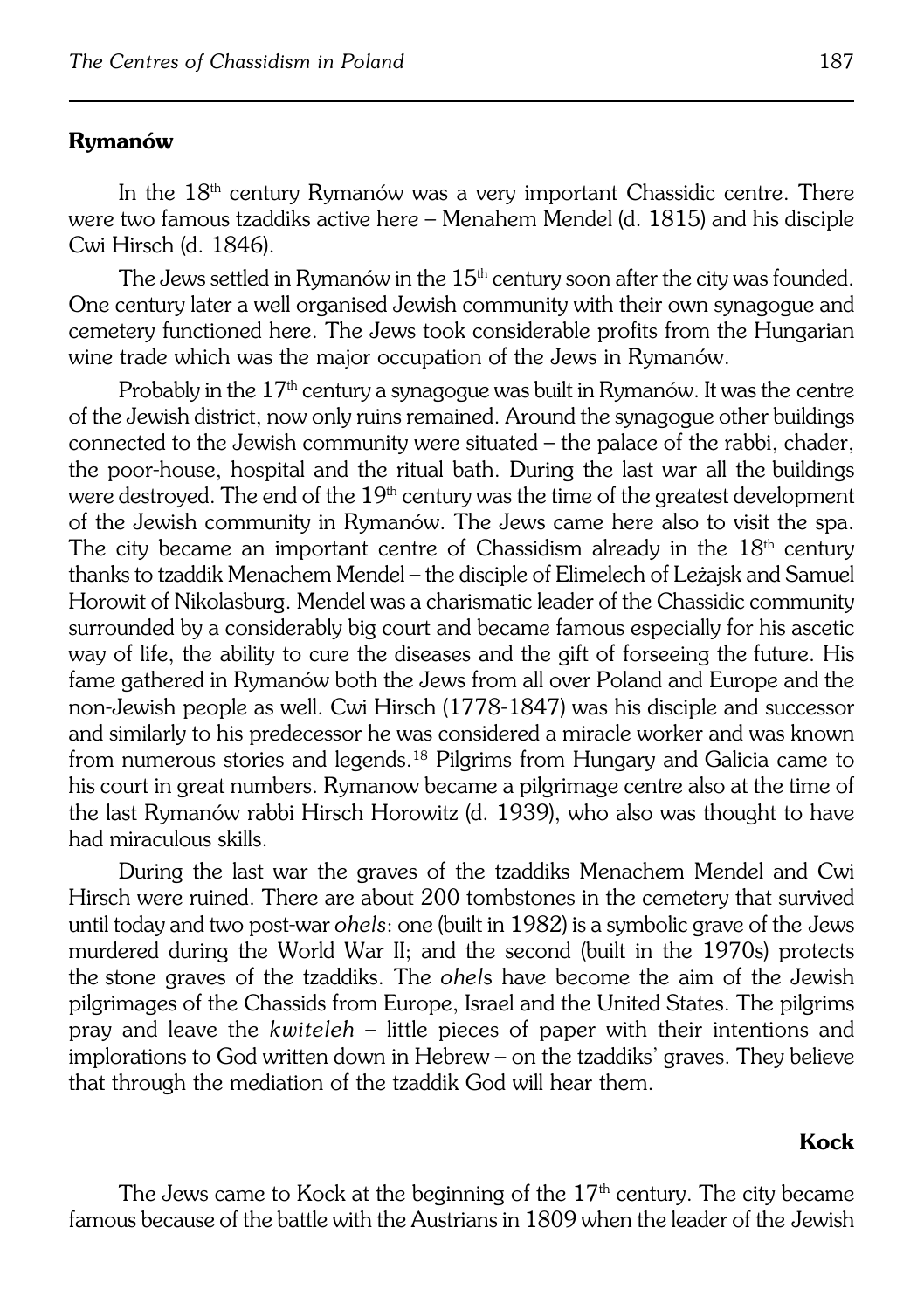troops Berek Joselewicz was killed. In 1829 the tzaddik Menachem Mendel Morgenstern (1787−1859) moved to Kock. He was a student of Jacob Isaac Horowitz Croze of Lublin and Jacob Isaac of Przysucha, and he created an important Chassidism centre here. The Chassids from all over Middle−Eastern Europe used tocome to Kock.19 His *ohel* at the local cemetery is now visited by many pious Chassids.

#### **Przysucha**

The Jews settled in the city right after its foundation in 1745. They were brought here to work in the metal factory that produced arms and weapons. Due to a quick development of the Jewish community a big brick synagogue was built already in 1777. In the middle of the 19<sup>th</sup> century the Jews were 75% of the city population.<sup>20</sup> The well known centre of Chassidism was founded by Jacob Isaac ben Aszer called the Holy Jew of Przysucha (1766−1813). He was the first propagator of Chassidism in central Poland and a reknowned Talmudist, what made him quite different from other tzaddiks who very often ignored the Holy Books. He was a teacher of many famous tzaddiks and his successor was Symcha Bunem of Przysucha (d.1827). The*ohels* of both tzaddiks rebuilt in 1990 are the main point of many Chassidic pilgimages.

#### **Lelów**

The city connected to the tzaddik David Biedermann (1746−1814). His *ohel* is placed in the backyard of the former GS shop at the Ogrodowa street. There are about 200−300 pilgrims every year visiting the *ohel.*21 The pilgrims come mainly from Israel. The Lelów dynasty in continued there thanks to tzaddik Biedermann's son – David Moses (1778−1850) who moved to Palestina.

#### **Dąbrowa Tarnowska**

The city was one of the most important centres of Chassidism in Poland. It was a birth place of David Unger – the founder of the local dynasty – the disciple of Jacob Isaac Horowitz Croze of Lublin and Cwi Hirsch of Rymanów. The graves ofUngers are probably at the local cemetery, yet the strict localization of the tombs has not been determined.

#### **Krynki**

The Jews came to Krynki in the first half of the  $16<sup>th</sup>$  century and together with the Polish, Bielorussian and Tatar people they formed an interesting mixture ofnationalities. The temple of the Słonim Chassids is an interesting object – one of the few remaining Chassid cult buildings in the present day Poland. It used to be a place of prayer for the borderland Chassids of Słonim (now in Bielorus).<sup>22</sup>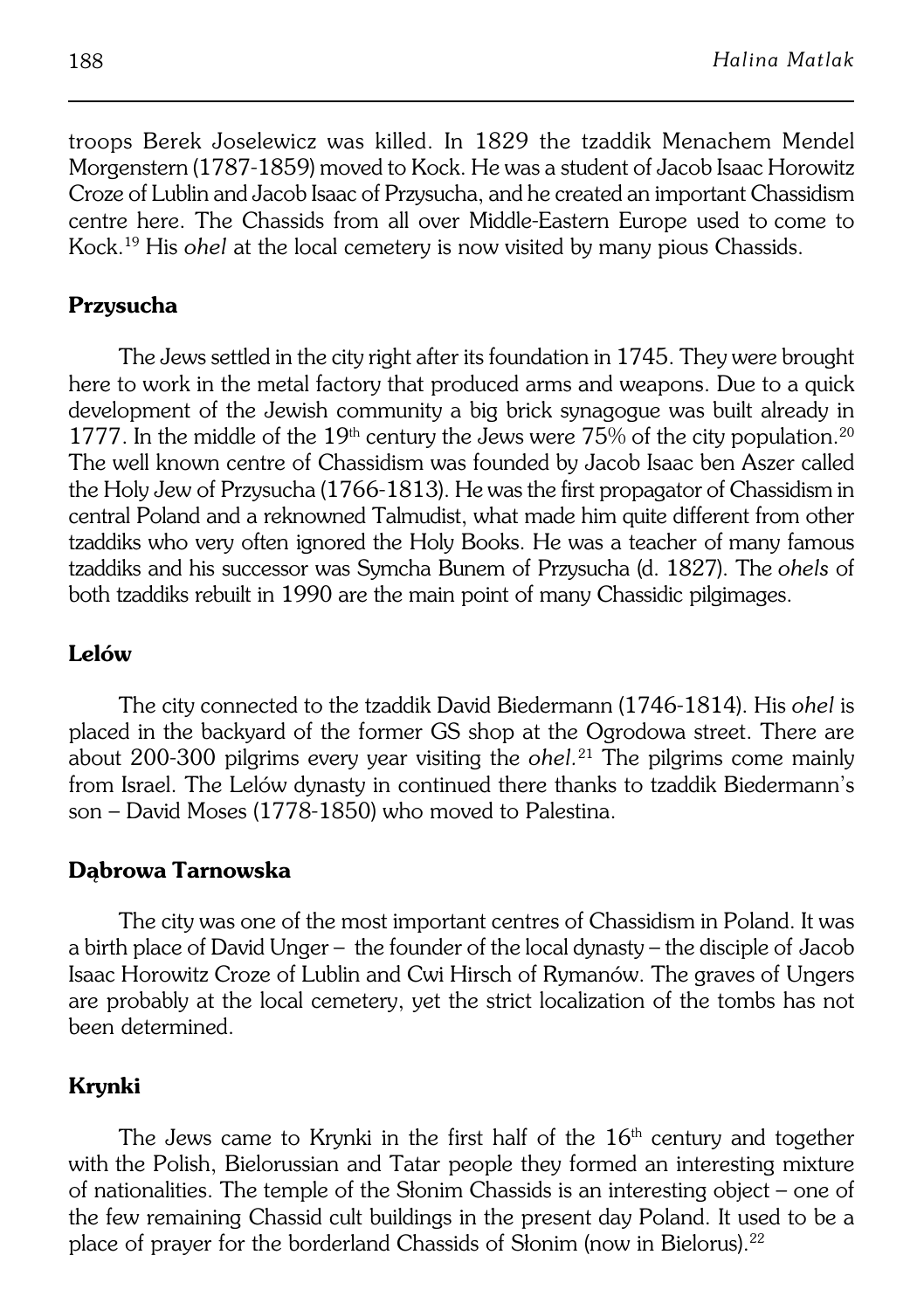#### **Góra Kalwaria**

Until the end of the  $18<sup>th</sup>$  century the city had the privilege of "de non tolerandis" Judaeis" and the Jews started to settle here only after 1800. In 1859 Isaac Meir Rothemberg Alter (1789−1866) moved to Góra Kalwaria and founded a well known Chassidic centre. At the end of the  $19<sup>th</sup>$  century many pilgrims from other cities used to visit the tzaddik's court.The interest was so big that a special narrow− gauge railway line was built on the route Warsaw – Piaseczno – Góra Kalwaria. Isaac Meir Rothemberg Alter gathered many students. He emphasised a big role of the Talmudic studies and considered it the most importand duty of a Chassid. After his death his work *New Interpretations of the Rabbi Ischaak Meir* (Hebr.: Chiduszej /Hidushey/ RIM, 1875). His successors were: rabbi Henoch Henich Kohen Lewin of Aleksandrów and Jahuda Arie Leib Alter (1847-1905). At the beginning of the 20<sup>th</sup> century the Jews of Góra Kalwaria became the major Jewish community of the Kingdom of Poland.<sup>23</sup> Since 1940 the dynasty of Góra Kalwaria has been continued in Jerusalem.

Pilgrims from Israel and the USA visit the cemetery where Isaac Meir Rothembers Alter and his grandson Jahuda Arie Lejb Alter are buried. A new *ohel* protecting their tombstones was built in 1991.

#### **Łańcut**

The Jews settled in the city already in the first half of the  $16<sup>th</sup>$  century and the first records about them come from 1567. They were occupied in trade and craft (also the rare crafts of glaziery and wood−carving). In 1761 a magnificent baroque synagogue was built by foundation of Stanisław Lubomirski – the owner of the city. The interior decorations of the temple survived – among others the stuccos and the polychromy. It is considered one of the most interesting, surviving synagogues in Poland.

In the nearby cemetery very little remained – only a few fragments of the mazzevahs. There are two *ohel*s protecting the graves of the Łancut tzaddiks: Naftali Cwi Horowitz of Ropczyce (d. 1827) and Elizer of Łańcut (d. 1865). The cemetery is visited mainly in the early spring by some groups of Chassids on their way to the grave of Elimelech of Leżajsk.

## **The visits of Chassids in Poland**

The movement of Chassidism influenced the development of the pilgrimages to the tzaddiks' graves. The custom is a result of the well−rooted faith in the paranormal skills of a tzaddik, who was very often considered a miracle worker still during his lifetime. A tzaddik was attributed with a skill of mediation between God and Man. The Jews believe that the implorations they write down on small pieces of paper (kvitlech) left of the tzaddik's grave will be immediately given to God through the mediation of the tzaddik.<sup>24</sup> The pilgrimages to the tzaddiks' graves take place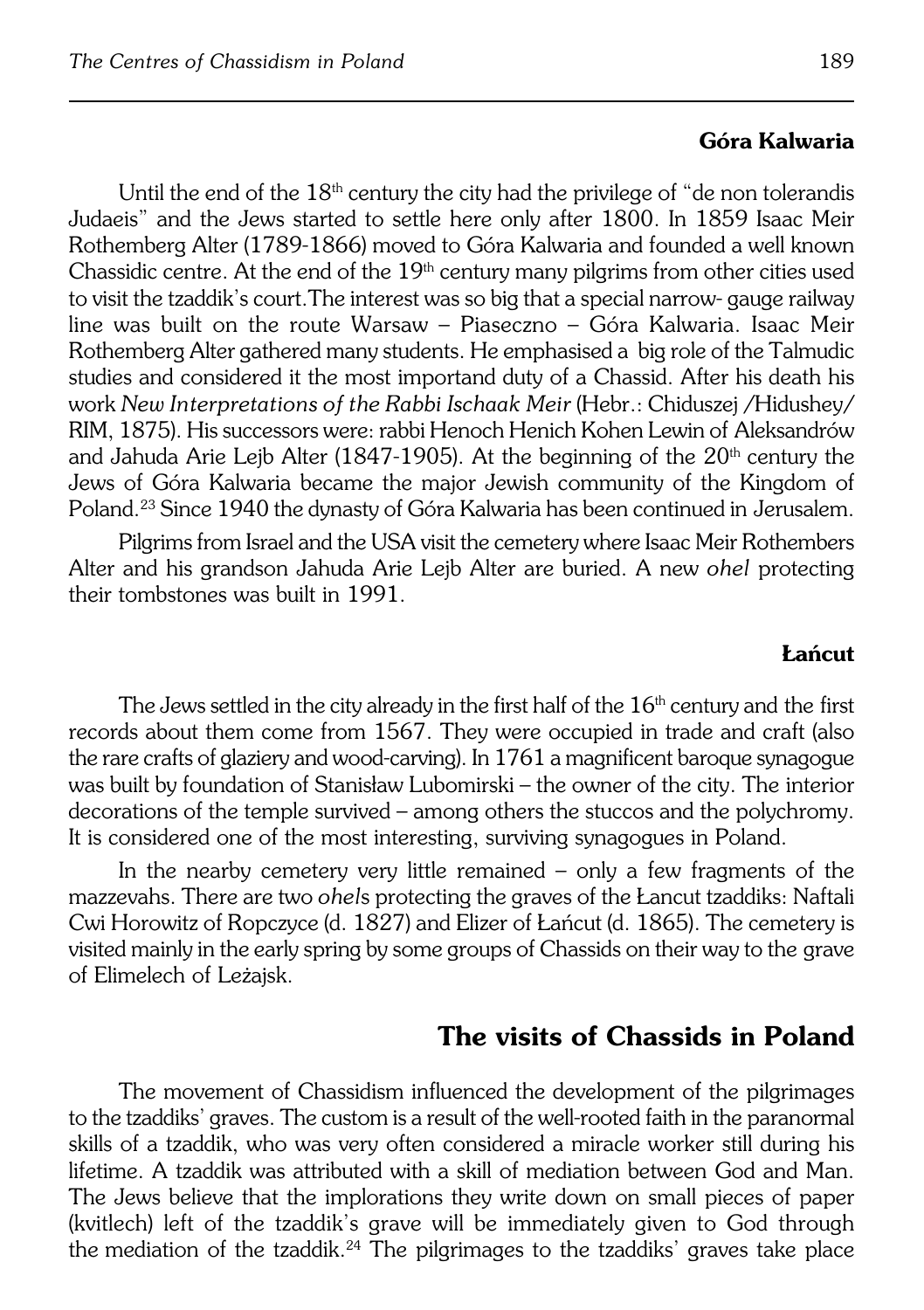mainly on the day of the anniversary of the tzaddik's death. On the grave people light candles, pray, leave pieces of paper and sometimes samall pebbles.25 The characteristic feature of a cemetery where tzaddiks are buries are *ohel*s. They are small brick buildings, usually quite simple in form that hide one or more tombstones inside. The archetype of this kind of tomb is supposed to be the biblical cave of Machpelah, the tomb bought by Abraham for Sarah.<sup>26</sup>

The Pilgrimages to the tzaddiks' graves started already at the end of the  $18<sup>th</sup>$  century but the biggest intensity of this movement was observed in the period between the wars. During the World War II the same happened both to the Jewish cemeteries and to the synagogues as well as other judaica, some of them were completely ruined. After the war part of the disassembled tombstones was found and put in the original locations very often thanks to the efforts of the individual people. The *ohels* inthe burial places of the famous tzaddiks were built not before 1990s. The old mazzevahs are put inside of the *ohel*. Since then more intense pilgrimage movement of the Jews to Poland has been observed. Most of them come form Israel or the USA but there are also pilgrims from other distant parts of the world. The Chassids first and foremost visit Leżajsk, Lublin, Stary Sącz, Bobowa, Góra Kalwaria, Rymanów and Dynów. They are the members of the contemporary Chassidic 'courts' that were once started in Poland and now are continued in various parts of the world. Asignificant and obvious increasing trend can be observed on the example of the number of such pilgrimages to Leżajsk.

# **Notes:**

<sup>1</sup> D. Lifschitz, *Z mądrości chasydów*, Kielce 1998, pp. 233−236.

<sup>2</sup> D. Lifschitz, op. cit., p. 249; A. Dylewski, *Śladami Żydów polskich*, Bielsko−Biała 2002, p. 22.

<sup>3</sup> A. Cała, H. Węgrzynek, G. Zalewska, *Historia i kultura Żydów polskich. Słownik*, Warszawa 2000, p. 18.

<sup>4</sup> *Żydzi w Polsce. Dzieje i kultura. Leksykon*, ed. by J. Tomaszewski, A. Żbikowski, Warszawa 2001, p. 59.

<sup>5</sup> M. Buber, *Opowieści* chasydów, Poznań 1986, [English version: Martin Buber, *Tales of the Hasidim*, New York, Schocken Books 1969]; D. Lifschitz, *Z mądrości chasydów*, Kielce 1998.

<sup>6</sup> A. Dylewski, op. cit., cyt., p. 229.

<sup>7</sup> A. Dylewski, op. cit., p. 231.

<sup>8</sup> M. Buber, op. cit., pp. 179−183; D. Lifschitz op. cit.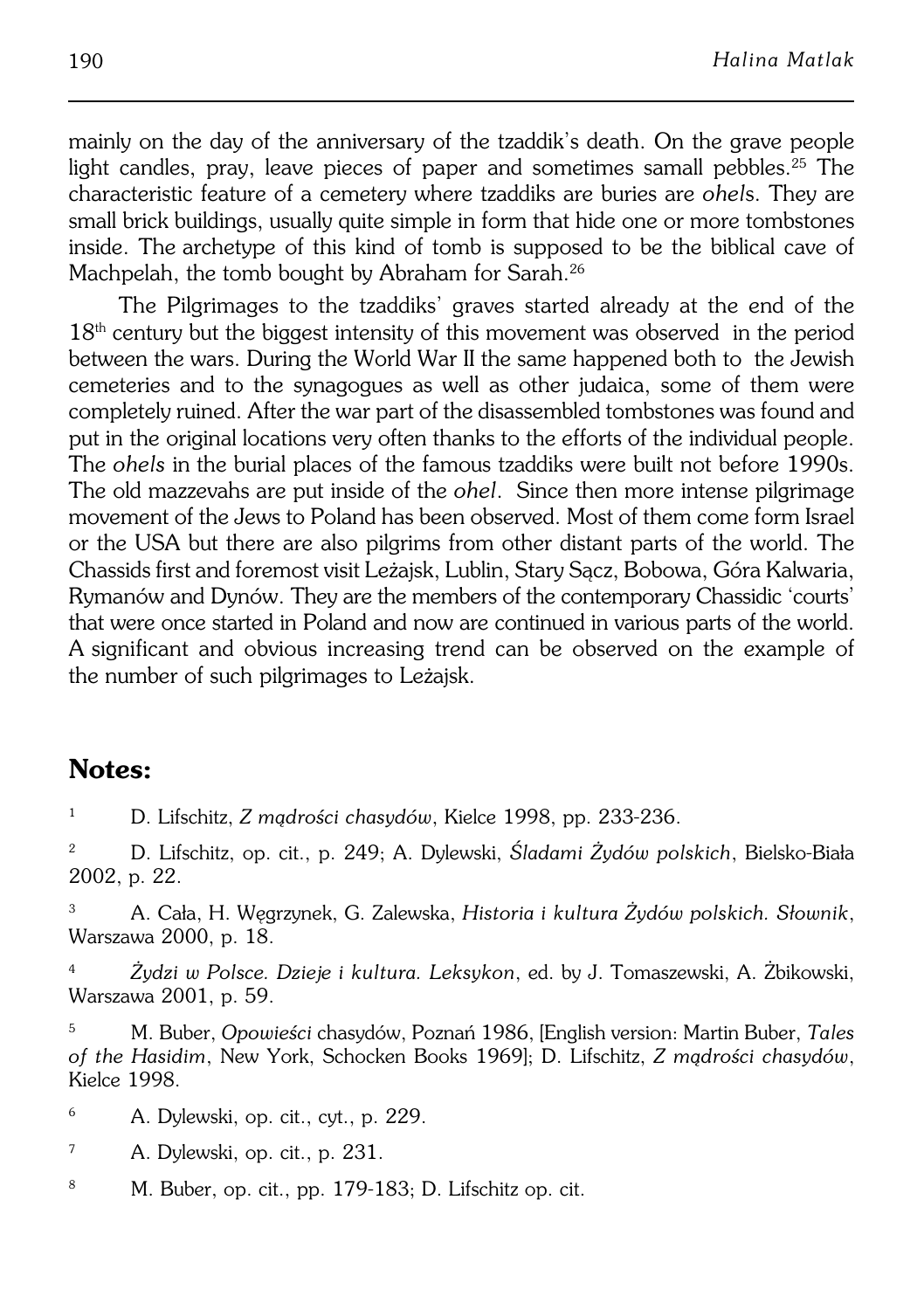<sup>9</sup> Even in the post−war period there were records of cures of children, which were attributed to the powers of Elimelech.

<sup>10</sup> A. Dylewski, op. cit., p. 247; A. Dylewski, *U grobu cadyka*, Magazyn Rzeczpospolitej, 19.04.2002, pp. 4−10.

<sup>11</sup> J. Koral, *Klucz*, Wysokie Obcasy dodatek Gazety Wyborczej, 05.10.2002, pp. 8−15, [addition to Gazeta Wyborcza]

 $12$  The date is movable and it is on the turn of February and March.

<sup>13</sup> Free meals are given in the cantine. Kosher products (in the amount of a few tons) for this occasion are brought from Israel.

<sup>14</sup> A. Dylewski, *U grobu.....*, p. 10.

<sup>15</sup> A. Dylewski, op. cit., p. 247.

<sup>16</sup> (...) According to records Elimelech, like St. Francis, talked to animals and propagated treatment by the use of medicinal plants.

- <sup>17</sup> A. Dylewski, op. cit., p. 233.
- <sup>18</sup> D. Lifschitz, op. cit.; M. Buber, op. cit., pp. 226−228.
- <sup>19</sup> A. Dylewski, op. cit., p. 170.

<sup>20</sup> A. Cała, op. cit., p. 273.

<sup>21</sup> A. Dylewski, op. cit., p. 248; *Judaica w Polsce*, map, B. Celińska (ed.), Wydawnictwa Geologiczne 1991.

<sup>22</sup> A. Dylewski, op. cit., . 107.

<sup>23</sup> A. Cała, op. cit., pp. 49−50; A. Dylewski, op. cit., p. 88.

<sup>24</sup> *Miejsca święte Rzeczypospolitej. Leksykon*, A. Jackowski (ed.), Kraków 1998, pp.12−13.

<sup>25</sup> To commemorate the passover of the Jews through the desert, where after they had buried their dead they covered the burial places with stones and pebbles.

<sup>26</sup> M. Krajewska, *Cmentarze żydowskie – mowa kamieni*, Znak, no. 2−3 1983, p. 398.

## **Literature:**

#### Buber M., 1986

*Opowieści chasydów*, Wydawnictwo "W drodze", Poznań.

Cała A., Węgrzynek H., Zalewska G., 2000

*Historia i kultura Żydów polskich. Słownik*, Wydawnictwa Szkolne i Pedagogiczne S.A., Warszawa.

Celińska B. (red.), 1991

*Judaica w Polsce*, mapa, Wydawnictwa Geologiczne.